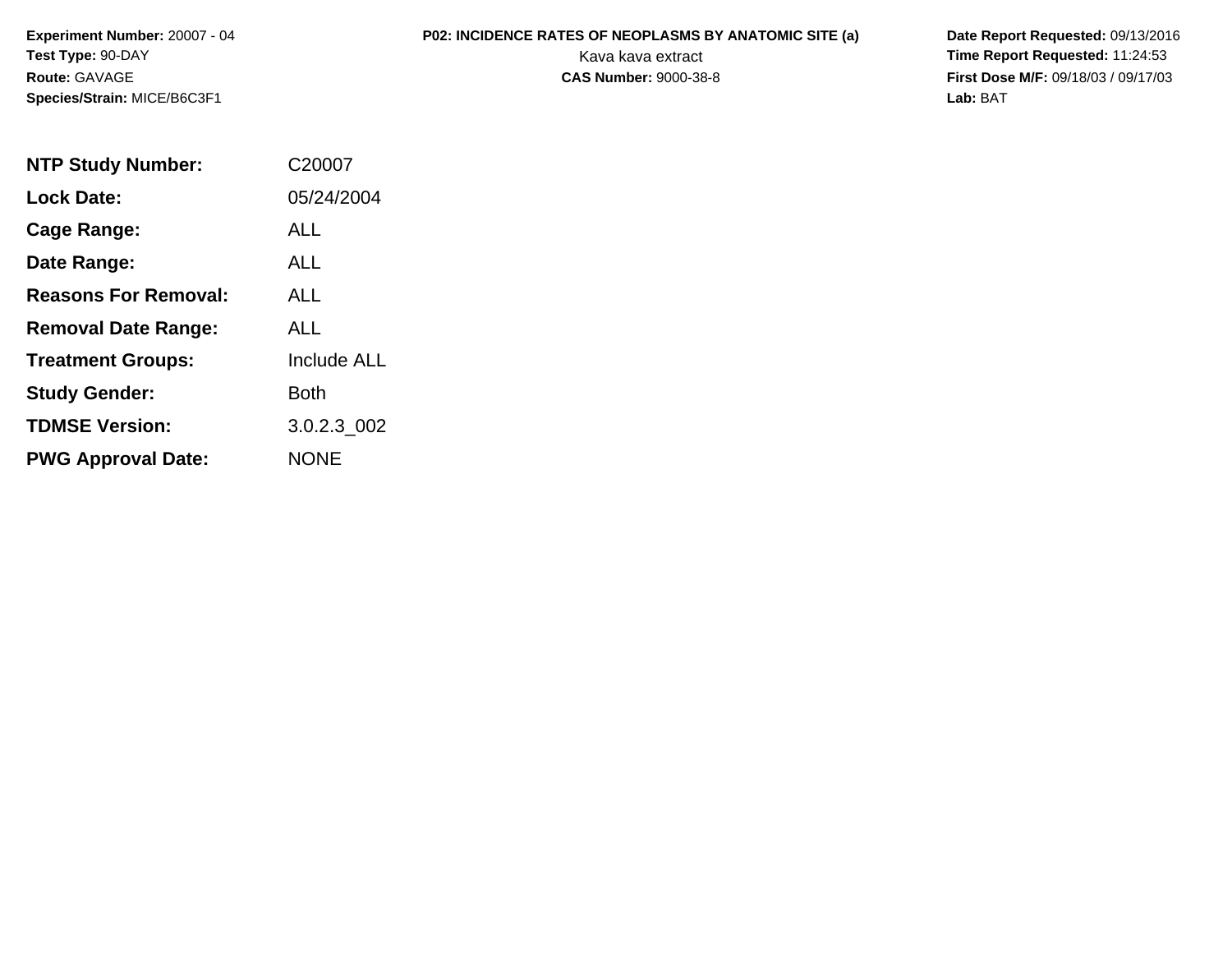**Experiment Number:** 20007 - 04**Test Type:** 90-DAY**Route:** GAVAGE

## **Species/Strain:** MICE/B6C3F1

**P02: INCIDENCE RATES OF NEOPLASMS BY ANATOMIC SITE (a)** Date Report Requested: 09/13/2016<br>Kava kava extract **Time Report Requested:** 11:24:53 Kava kava extract **Time Report Requested:** 11:24:53<br>**CAS Number:** 9000-38-8 **Time Report Requested:** 11:24:53 **First Dose M/F:** 09/18/03 / 09/17/03<br>Lab: BAT **Lab:** BAT

| <b>Disposition Summary</b><br><b>Animals Initially In Study</b><br>10<br>10<br>10<br>10<br>10<br>10<br><b>Early Deaths</b><br><b>Natural Death</b><br>4<br><b>Survivors</b><br><b>Terminal Sacrifice</b><br>10<br>10<br>10<br>10<br>6<br>10<br><b>Animals Examined Microscopically</b><br>10<br>10<br>10<br>$10$<br>10<br>10<br><b>ALIMENTARY SYSTEM</b><br>Esophagus<br>(10)<br>(10)<br>(0)<br>(0)<br>(0)<br>(0)<br>Gallbladder<br>(10)<br>(0)<br>(0)<br>(0)<br>(10)<br>(0)<br>Intestine Large, Cecum<br>(0)<br>(10)<br>(10)<br>(0)<br>(0)<br>(0)<br>Intestine Large, Colon<br>(10)<br>(0)<br>(0)<br>(0)<br>(0)<br>(10)<br>Intestine Large, Rectum<br>(10)<br>(0)<br>(0)<br>(0)<br>(0)<br>(10)<br>Intestine Small, Duodenum<br>(10)<br>(10)<br>(0)<br>(0)<br>(0)<br>(0)<br>Intestine Small, Ileum<br>(10)<br>(10)<br>(0)<br>(0)<br>(0)<br>(0)<br>Intestine Small, Jejunum<br>(10)<br>(0)<br>(0)<br>(10)<br>(0)<br>(0)<br>(10)<br>(10)<br>Liver<br>(10)<br>(10)<br>(10)<br>(10)<br>Pancreas<br>(10)<br>(10)<br>(0)<br>(0)<br>(0)<br>(0)<br>Salivary Glands<br>(10)<br>(0)<br>(0)<br>(10)<br>(0)<br>(0)<br>Stomach, Forestomach<br>(10)<br>(0)<br>(0)<br>(0)<br>(0)<br>(10)<br>Stomach, Glandular<br>(10)<br>(0)<br>(0)<br>(0)<br>(0)<br>(10)<br>CARDIOVASCULAR SYSTEM<br><b>Blood Vessel</b><br>(10)<br>(10)<br>(0)<br>(0)<br>(0)<br>(0)<br>(10)<br>(0)<br>(10)<br>(0)<br>(0)<br>(0)<br>Heart<br><b>ENDOCRINE SYSTEM</b><br><b>Adrenal Cortex</b><br>(10)<br>(0)<br>(0)<br>(0)<br>(10)<br>(0)<br>Adrenal Medulla<br>(10)<br>(0)<br>(0)<br>(0)<br>(0)<br>(10)<br>(10)<br>Islets, Pancreatic<br>(10)<br>(0)<br>(0)<br>(0)<br>(0) | <b>B6C3F1 MICE MALE</b> | 0 G/KG | 0.125 G/KG | 0.25 G/KG | 0.5 G/KG | 1.0 G/KG | 2.0 G/KG |
|--------------------------------------------------------------------------------------------------------------------------------------------------------------------------------------------------------------------------------------------------------------------------------------------------------------------------------------------------------------------------------------------------------------------------------------------------------------------------------------------------------------------------------------------------------------------------------------------------------------------------------------------------------------------------------------------------------------------------------------------------------------------------------------------------------------------------------------------------------------------------------------------------------------------------------------------------------------------------------------------------------------------------------------------------------------------------------------------------------------------------------------------------------------------------------------------------------------------------------------------------------------------------------------------------------------------------------------------------------------------------------------------------------------------------------------------------------------------------------------------------------------------------------------------------------------------------------------------------------------------------------|-------------------------|--------|------------|-----------|----------|----------|----------|
|                                                                                                                                                                                                                                                                                                                                                                                                                                                                                                                                                                                                                                                                                                                                                                                                                                                                                                                                                                                                                                                                                                                                                                                                                                                                                                                                                                                                                                                                                                                                                                                                                                |                         |        |            |           |          |          |          |
|                                                                                                                                                                                                                                                                                                                                                                                                                                                                                                                                                                                                                                                                                                                                                                                                                                                                                                                                                                                                                                                                                                                                                                                                                                                                                                                                                                                                                                                                                                                                                                                                                                |                         |        |            |           |          |          |          |
|                                                                                                                                                                                                                                                                                                                                                                                                                                                                                                                                                                                                                                                                                                                                                                                                                                                                                                                                                                                                                                                                                                                                                                                                                                                                                                                                                                                                                                                                                                                                                                                                                                |                         |        |            |           |          |          |          |
|                                                                                                                                                                                                                                                                                                                                                                                                                                                                                                                                                                                                                                                                                                                                                                                                                                                                                                                                                                                                                                                                                                                                                                                                                                                                                                                                                                                                                                                                                                                                                                                                                                |                         |        |            |           |          |          |          |
|                                                                                                                                                                                                                                                                                                                                                                                                                                                                                                                                                                                                                                                                                                                                                                                                                                                                                                                                                                                                                                                                                                                                                                                                                                                                                                                                                                                                                                                                                                                                                                                                                                |                         |        |            |           |          |          |          |
|                                                                                                                                                                                                                                                                                                                                                                                                                                                                                                                                                                                                                                                                                                                                                                                                                                                                                                                                                                                                                                                                                                                                                                                                                                                                                                                                                                                                                                                                                                                                                                                                                                |                         |        |            |           |          |          |          |
|                                                                                                                                                                                                                                                                                                                                                                                                                                                                                                                                                                                                                                                                                                                                                                                                                                                                                                                                                                                                                                                                                                                                                                                                                                                                                                                                                                                                                                                                                                                                                                                                                                |                         |        |            |           |          |          |          |
|                                                                                                                                                                                                                                                                                                                                                                                                                                                                                                                                                                                                                                                                                                                                                                                                                                                                                                                                                                                                                                                                                                                                                                                                                                                                                                                                                                                                                                                                                                                                                                                                                                |                         |        |            |           |          |          |          |
|                                                                                                                                                                                                                                                                                                                                                                                                                                                                                                                                                                                                                                                                                                                                                                                                                                                                                                                                                                                                                                                                                                                                                                                                                                                                                                                                                                                                                                                                                                                                                                                                                                |                         |        |            |           |          |          |          |
|                                                                                                                                                                                                                                                                                                                                                                                                                                                                                                                                                                                                                                                                                                                                                                                                                                                                                                                                                                                                                                                                                                                                                                                                                                                                                                                                                                                                                                                                                                                                                                                                                                |                         |        |            |           |          |          |          |
|                                                                                                                                                                                                                                                                                                                                                                                                                                                                                                                                                                                                                                                                                                                                                                                                                                                                                                                                                                                                                                                                                                                                                                                                                                                                                                                                                                                                                                                                                                                                                                                                                                |                         |        |            |           |          |          |          |
|                                                                                                                                                                                                                                                                                                                                                                                                                                                                                                                                                                                                                                                                                                                                                                                                                                                                                                                                                                                                                                                                                                                                                                                                                                                                                                                                                                                                                                                                                                                                                                                                                                |                         |        |            |           |          |          |          |
|                                                                                                                                                                                                                                                                                                                                                                                                                                                                                                                                                                                                                                                                                                                                                                                                                                                                                                                                                                                                                                                                                                                                                                                                                                                                                                                                                                                                                                                                                                                                                                                                                                |                         |        |            |           |          |          |          |
|                                                                                                                                                                                                                                                                                                                                                                                                                                                                                                                                                                                                                                                                                                                                                                                                                                                                                                                                                                                                                                                                                                                                                                                                                                                                                                                                                                                                                                                                                                                                                                                                                                |                         |        |            |           |          |          |          |
|                                                                                                                                                                                                                                                                                                                                                                                                                                                                                                                                                                                                                                                                                                                                                                                                                                                                                                                                                                                                                                                                                                                                                                                                                                                                                                                                                                                                                                                                                                                                                                                                                                |                         |        |            |           |          |          |          |
|                                                                                                                                                                                                                                                                                                                                                                                                                                                                                                                                                                                                                                                                                                                                                                                                                                                                                                                                                                                                                                                                                                                                                                                                                                                                                                                                                                                                                                                                                                                                                                                                                                |                         |        |            |           |          |          |          |
|                                                                                                                                                                                                                                                                                                                                                                                                                                                                                                                                                                                                                                                                                                                                                                                                                                                                                                                                                                                                                                                                                                                                                                                                                                                                                                                                                                                                                                                                                                                                                                                                                                |                         |        |            |           |          |          |          |
|                                                                                                                                                                                                                                                                                                                                                                                                                                                                                                                                                                                                                                                                                                                                                                                                                                                                                                                                                                                                                                                                                                                                                                                                                                                                                                                                                                                                                                                                                                                                                                                                                                |                         |        |            |           |          |          |          |
|                                                                                                                                                                                                                                                                                                                                                                                                                                                                                                                                                                                                                                                                                                                                                                                                                                                                                                                                                                                                                                                                                                                                                                                                                                                                                                                                                                                                                                                                                                                                                                                                                                |                         |        |            |           |          |          |          |
|                                                                                                                                                                                                                                                                                                                                                                                                                                                                                                                                                                                                                                                                                                                                                                                                                                                                                                                                                                                                                                                                                                                                                                                                                                                                                                                                                                                                                                                                                                                                                                                                                                |                         |        |            |           |          |          |          |
|                                                                                                                                                                                                                                                                                                                                                                                                                                                                                                                                                                                                                                                                                                                                                                                                                                                                                                                                                                                                                                                                                                                                                                                                                                                                                                                                                                                                                                                                                                                                                                                                                                |                         |        |            |           |          |          |          |
|                                                                                                                                                                                                                                                                                                                                                                                                                                                                                                                                                                                                                                                                                                                                                                                                                                                                                                                                                                                                                                                                                                                                                                                                                                                                                                                                                                                                                                                                                                                                                                                                                                |                         |        |            |           |          |          |          |
|                                                                                                                                                                                                                                                                                                                                                                                                                                                                                                                                                                                                                                                                                                                                                                                                                                                                                                                                                                                                                                                                                                                                                                                                                                                                                                                                                                                                                                                                                                                                                                                                                                |                         |        |            |           |          |          |          |
|                                                                                                                                                                                                                                                                                                                                                                                                                                                                                                                                                                                                                                                                                                                                                                                                                                                                                                                                                                                                                                                                                                                                                                                                                                                                                                                                                                                                                                                                                                                                                                                                                                |                         |        |            |           |          |          |          |
|                                                                                                                                                                                                                                                                                                                                                                                                                                                                                                                                                                                                                                                                                                                                                                                                                                                                                                                                                                                                                                                                                                                                                                                                                                                                                                                                                                                                                                                                                                                                                                                                                                |                         |        |            |           |          |          |          |
|                                                                                                                                                                                                                                                                                                                                                                                                                                                                                                                                                                                                                                                                                                                                                                                                                                                                                                                                                                                                                                                                                                                                                                                                                                                                                                                                                                                                                                                                                                                                                                                                                                |                         |        |            |           |          |          |          |
|                                                                                                                                                                                                                                                                                                                                                                                                                                                                                                                                                                                                                                                                                                                                                                                                                                                                                                                                                                                                                                                                                                                                                                                                                                                                                                                                                                                                                                                                                                                                                                                                                                |                         |        |            |           |          |          |          |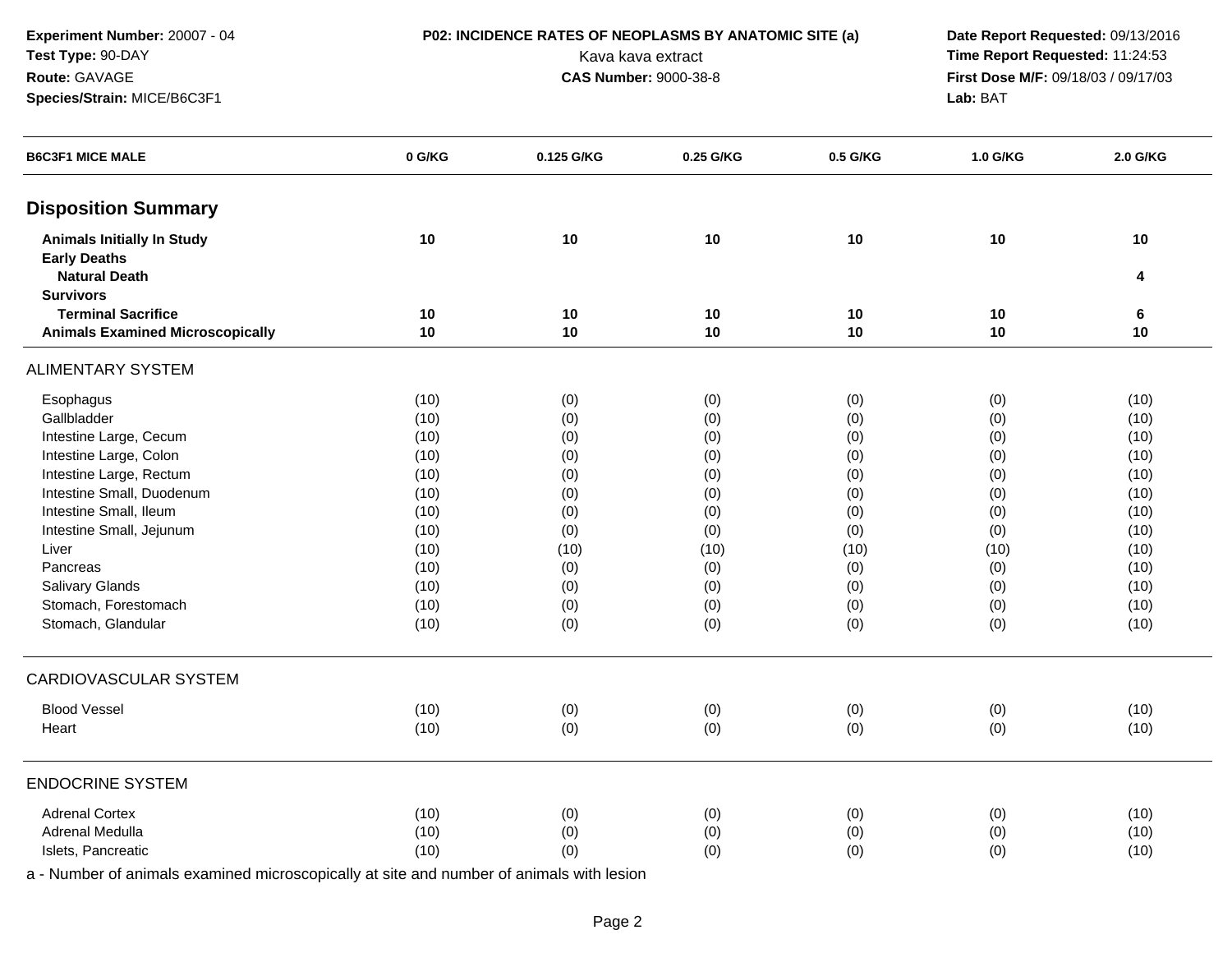| Experiment Number: 20007 - 04<br>Test Type: 90-DAY<br>Route: GAVAGE<br>Species/Strain: MICE/B6C3F1 | P02: INCIDENCE RATES OF NEOPLASMS BY ANATOMIC SITE (a)<br>Kava kava extract<br><b>CAS Number: 9000-38-8</b> |                                    |                                    |                                    | Date Report Requested: 09/13/2016<br>Time Report Requested: 11:24:53<br>First Dose M/F: 09/18/03 / 09/17/03<br>Lab: BAT |                                      |
|----------------------------------------------------------------------------------------------------|-------------------------------------------------------------------------------------------------------------|------------------------------------|------------------------------------|------------------------------------|-------------------------------------------------------------------------------------------------------------------------|--------------------------------------|
| <b>B6C3F1 MICE MALE</b>                                                                            | 0 G/KG                                                                                                      | 0.125 G/KG                         | 0.25 G/KG                          | 0.5 G/KG                           | 1.0 G/KG                                                                                                                | 2.0 G/KG                             |
| Parathyroid Gland<br><b>Pituitary Gland</b><br><b>Thyroid Gland</b>                                | (7)<br>(10)<br>(10)                                                                                         | (0)<br>(0)<br>(0)                  | (0)<br>(0)<br>(0)                  | (0)<br>(0)<br>(0)                  | (0)<br>(0)<br>(0)                                                                                                       | (7)<br>(10)<br>(10)                  |
| <b>GENERAL BODY SYSTEM</b>                                                                         |                                                                                                             |                                    |                                    |                                    |                                                                                                                         |                                      |
| None                                                                                               |                                                                                                             |                                    |                                    |                                    |                                                                                                                         |                                      |
| <b>GENITAL SYSTEM</b>                                                                              |                                                                                                             |                                    |                                    |                                    |                                                                                                                         |                                      |
| Epididymis<br><b>Preputial Gland</b><br>Prostate<br>Seminal Vesicle<br><b>Testes</b>               | (10)<br>(10)<br>(10)<br>(10)<br>(10)                                                                        | (0)<br>(0)<br>(0)<br>(0)<br>(0)    | (0)<br>(0)<br>(0)<br>(0)<br>(0)    | (0)<br>(0)<br>(0)<br>(0)<br>(0)    | (0)<br>(0)<br>(0)<br>(0)<br>(0)                                                                                         | (10)<br>(10)<br>(10)<br>(10)<br>(10) |
| <b>HEMATOPOIETIC SYSTEM</b>                                                                        |                                                                                                             |                                    |                                    |                                    |                                                                                                                         |                                      |
| <b>Bone Marrow</b><br>Lymph Node, Mandibular<br>Lymph Node, Mesenteric<br>Spleen<br>Thymus         | (10)<br>(10)<br>(10)<br>(10)<br>(10)                                                                        | (10)<br>(0)<br>(0)<br>(10)<br>(10) | (10)<br>(0)<br>(0)<br>(10)<br>(10) | (10)<br>(0)<br>(0)<br>(10)<br>(10) | (10)<br>(0)<br>(0)<br>(10)<br>(10)                                                                                      | (10)<br>(10)<br>(10)<br>(10)<br>(10) |
| <b>INTEGUMENTARY SYSTEM</b>                                                                        |                                                                                                             |                                    |                                    |                                    |                                                                                                                         |                                      |
| Skin                                                                                               | (10)                                                                                                        | (0)                                | (0)                                | (0)                                | (0)                                                                                                                     | (10)                                 |
| MUSCULOSKELETAL SYSTEM                                                                             |                                                                                                             |                                    |                                    |                                    |                                                                                                                         |                                      |
| Bone                                                                                               | (10)                                                                                                        | (0)                                | (0)                                | (0)                                | (0)                                                                                                                     | (10)                                 |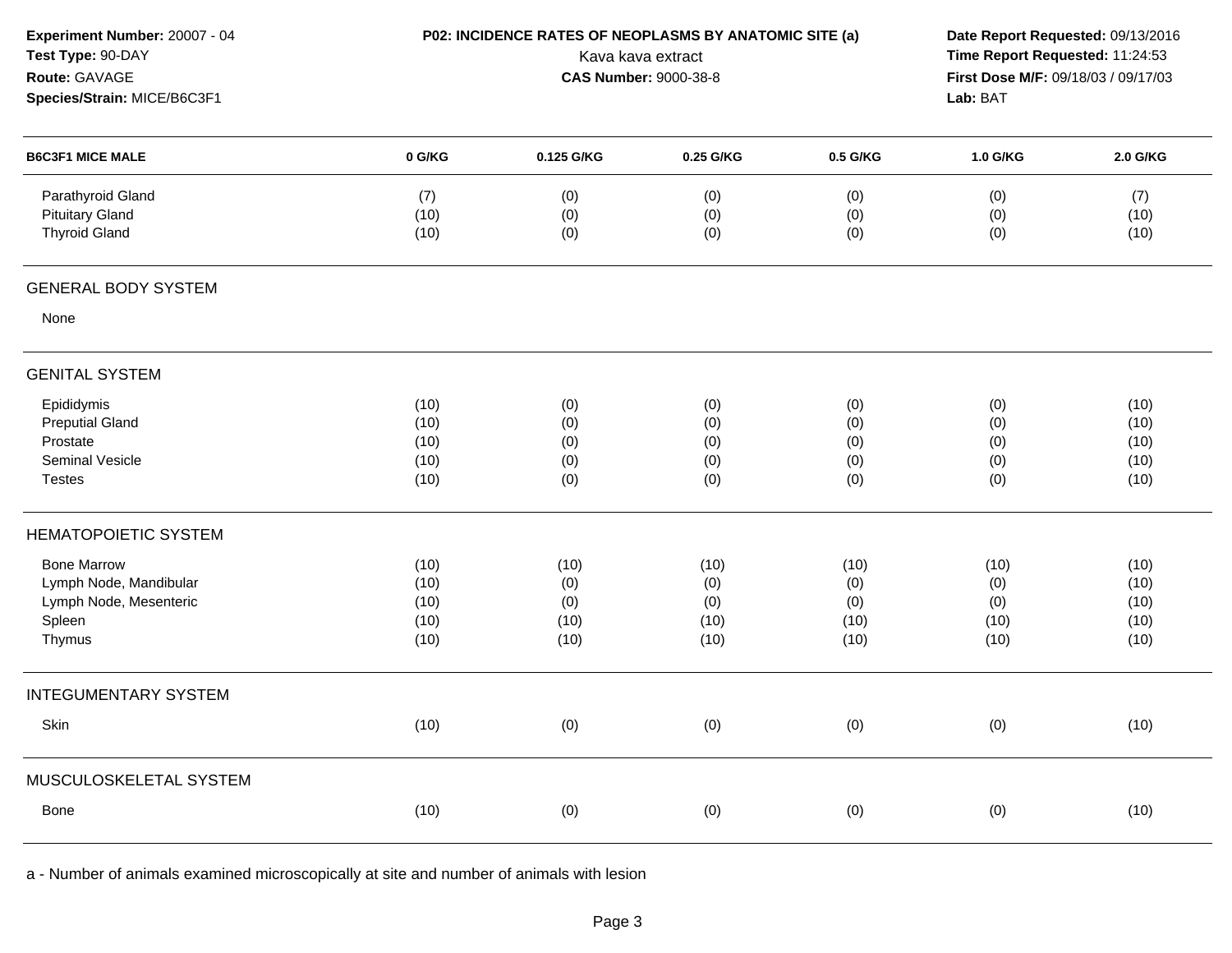| Experiment Number: 20007 - 04<br>Test Type: 90-DAY<br>Route: GAVAGE<br>Species/Strain: MICE/B6C3F1 |        | P02: INCIDENCE RATES OF NEOPLASMS BY ANATOMIC SITE (a)<br>Date Report Requested: 09/13/2016<br>Time Report Requested: 11:24:53<br>Kava kava extract<br>First Dose M/F: 09/18/03 / 09/17/03<br><b>CAS Number: 9000-38-8</b><br>Lab: BAT |           |          |          |          |
|----------------------------------------------------------------------------------------------------|--------|----------------------------------------------------------------------------------------------------------------------------------------------------------------------------------------------------------------------------------------|-----------|----------|----------|----------|
|                                                                                                    |        |                                                                                                                                                                                                                                        |           |          |          |          |
| <b>B6C3F1 MICE MALE</b>                                                                            | 0 G/KG | 0.125 G/KG                                                                                                                                                                                                                             | 0.25 G/KG | 0.5 G/KG | 1.0 G/KG | 2.0 G/KG |
| <b>NERVOUS SYSTEM</b>                                                                              |        |                                                                                                                                                                                                                                        |           |          |          |          |
| <b>Brain</b>                                                                                       | (10)   | (0)                                                                                                                                                                                                                                    | (0)       | (0)      | (0)      | (10)     |
| <b>RESPIRATORY SYSTEM</b>                                                                          |        |                                                                                                                                                                                                                                        |           |          |          |          |
| Lung                                                                                               | (10)   | (0)                                                                                                                                                                                                                                    | (0)       | (0)      | (0)      | (10)     |
| Nose                                                                                               | (10)   | (0)                                                                                                                                                                                                                                    | (0)       | (0)      | (0)      | (10)     |
| Trachea                                                                                            | (10)   | (0)                                                                                                                                                                                                                                    | (0)       | (0)      | (0)      | (10)     |
| SPECIAL SENSES SYSTEM                                                                              |        |                                                                                                                                                                                                                                        |           |          |          |          |
| Eye                                                                                                | (10)   | (0)                                                                                                                                                                                                                                    | (0)       | (0)      | (0)      | (10)     |
| Harderian Gland                                                                                    | (10)   | (0)                                                                                                                                                                                                                                    | (0)       | (0)      | (0)      | (10)     |
| <b>URINARY SYSTEM</b>                                                                              |        |                                                                                                                                                                                                                                        |           |          |          |          |
| Kidney                                                                                             | (10)   | (0)                                                                                                                                                                                                                                    | (0)       | (0)      | (0)      | (10)     |
| <b>Urinary Bladder</b>                                                                             | (10)   | (0)                                                                                                                                                                                                                                    | (0)       | (0)      | (0)      | (10)     |
|                                                                                                    |        |                                                                                                                                                                                                                                        |           |          |          |          |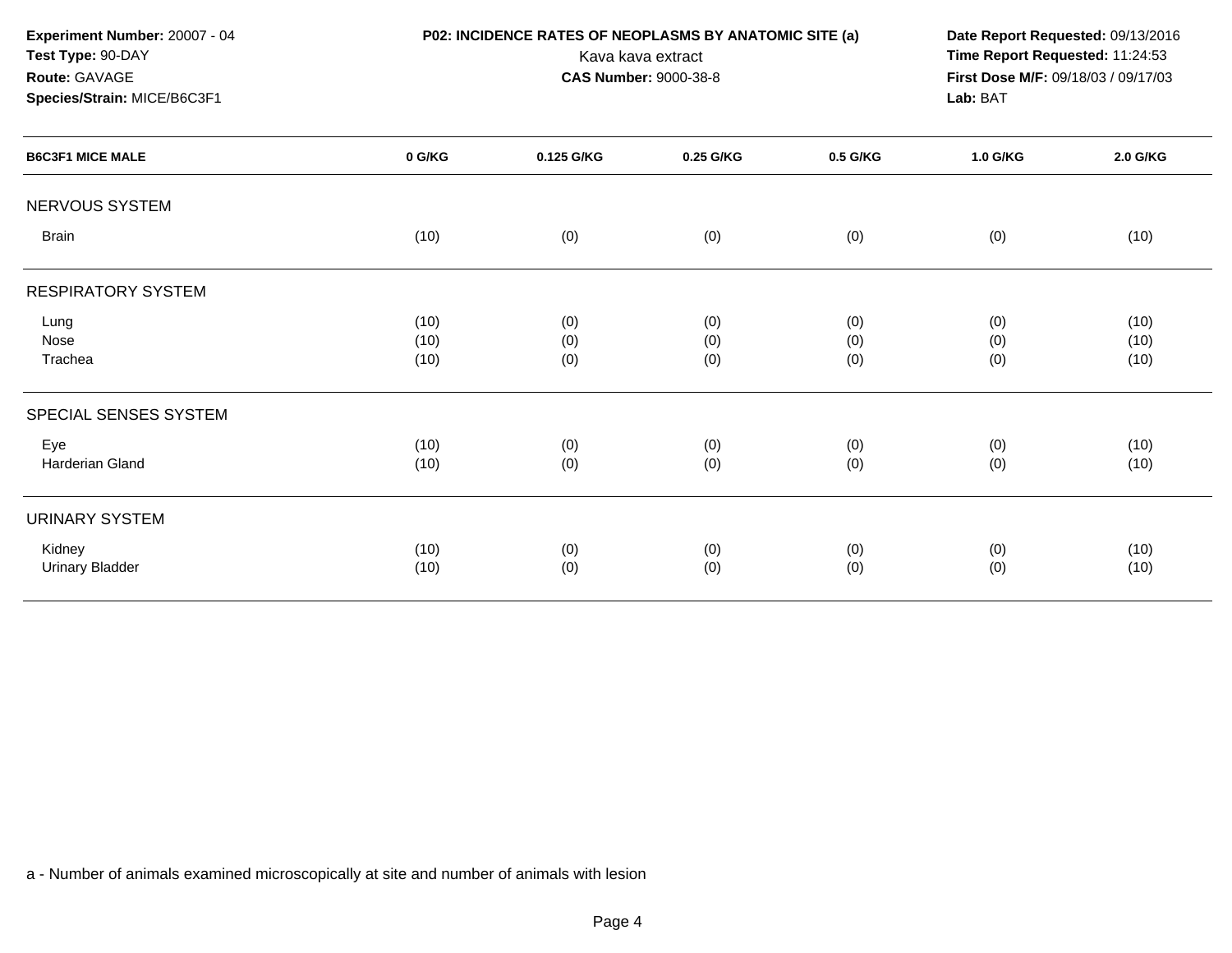| Experiment Number: 20007 - 04<br>Test Type: 90-DAY<br>Route: GAVAGE<br>Species/Strain: MICE/B6C3F1               | P02: INCIDENCE RATES OF NEOPLASMS BY ANATOMIC SITE (a)<br>Kava kava extract<br><b>CAS Number: 9000-38-8</b> |            |           |          |          | Date Report Requested: 09/13/2016<br>Time Report Requested: 11:24:53<br>First Dose M/F: 09/18/03 / 09/17/03<br>Lab: BAT |  |
|------------------------------------------------------------------------------------------------------------------|-------------------------------------------------------------------------------------------------------------|------------|-----------|----------|----------|-------------------------------------------------------------------------------------------------------------------------|--|
| <b>B6C3F1 MICE MALE</b>                                                                                          | 0 G/KG                                                                                                      | 0.125 G/KG | 0.25 G/KG | 0.5 G/KG | 1.0 G/KG | 2.0 G/KG                                                                                                                |  |
| <b>Tumor Summary for Males</b>                                                                                   |                                                                                                             |            |           |          |          |                                                                                                                         |  |
| <b>Total Animals with Primary Neoplasms (b)</b><br><b>Total Primary Neoplasms</b>                                |                                                                                                             |            |           |          |          |                                                                                                                         |  |
| <b>Total Animals with Benign Neoplasms</b><br><b>Total Benign Neoplasms</b>                                      |                                                                                                             |            |           |          |          |                                                                                                                         |  |
| <b>Total Animals with Malignant Neoplasms</b><br><b>Total Malignant Neoplasms</b>                                |                                                                                                             |            |           |          |          |                                                                                                                         |  |
| <b>Total Animals with Metastatic Neoplasms</b><br><b>Total Metastatic Neoplasms</b>                              |                                                                                                             |            |           |          |          |                                                                                                                         |  |
| <b>Total Animals with Malignant Neoplasms</b><br><b>Uncertain Primary Site</b>                                   |                                                                                                             |            |           |          |          |                                                                                                                         |  |
| <b>Total Animals with Neoplasms Uncertain-</b><br><b>Benign or Malignant</b><br><b>Total Uncertain Neoplasms</b> |                                                                                                             |            |           |          |          |                                                                                                                         |  |

\*\*\* END OF MALE \*\*\*

a - Number of animals examined microscopically at site and number of animals with lesion

b - Primary tumors: all tumors except metastatic tumors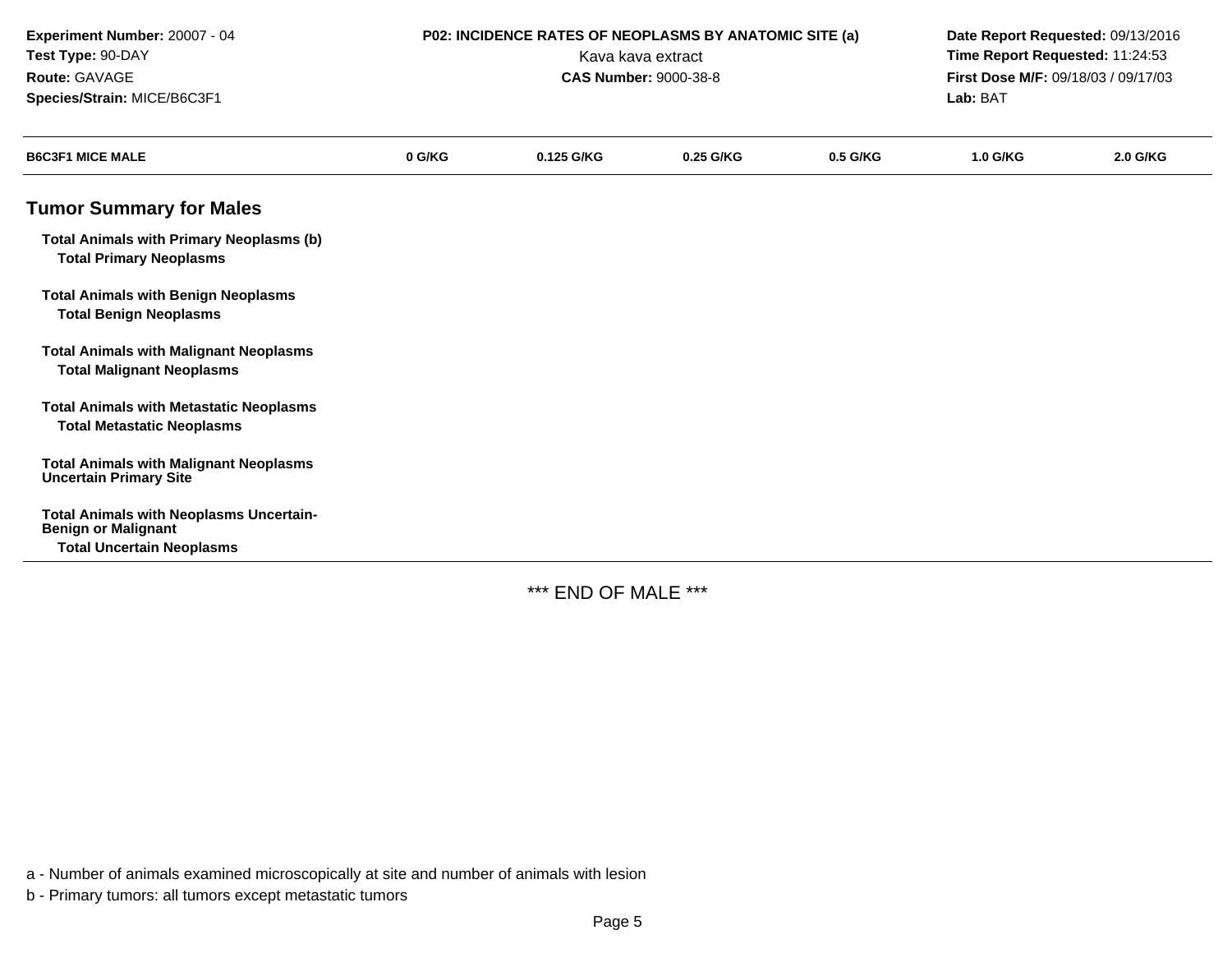**Experiment Number:** 20007 - 04**Test Type:** 90-DAY**Route:** GAVAGE**Species/Strain:** MICE/B6C3F1

**P02: INCIDENCE RATES OF NEOPLASMS BY ANATOMIC SITE (a)** Date Report Requested: 09/13/2016<br>Kava kava extract **Time Report Requested:** 11:24:53 Kava kava extract **Time Report Requested:** 11:24:53<br>**CAS Number:** 9000-38-8 **Time Report Requested:** 11:24:53 **First Dose M/F:** 09/18/03 / 09/17/03<br>Lab: BAT **Lab:** BAT

| <b>B6C3F1 MICE FEMALE</b>                                | 0 G/KG | 0.125 G/KG | 0.25 G/KG | 0.5 G/KG | 1.0 G/KG | 2.0 G/KG |
|----------------------------------------------------------|--------|------------|-----------|----------|----------|----------|
| <b>Disposition Summary</b>                               |        |            |           |          |          |          |
| <b>Animals Initially In Study</b><br><b>Early Deaths</b> | 10     | 10         | 10        | 10       | 10       | 10       |
| <b>Dosing Accident</b>                                   |        |            |           |          |          | 1        |
| <b>Natural Death</b>                                     |        |            |           |          |          | 3        |
| <b>Survivors</b>                                         |        |            |           |          |          |          |
| <b>Terminal Sacrifice</b>                                | 10     | 10         | 10        | 10       | 10       | 6        |
| <b>Animals Examined Microscopically</b>                  | 10     | 10         | 10        | 10       | 10       | 10       |
| <b>ALIMENTARY SYSTEM</b>                                 |        |            |           |          |          |          |
| Esophagus                                                | (10)   | (0)        | (0)       | (0)      | (0)      | (10)     |
| Gallbladder                                              | (10)   | (0)        | (0)       | (0)      | (0)      | (10)     |
| Intestine Large, Cecum                                   | (10)   | (0)        | (0)       | (0)      | (0)      | (10)     |
| Intestine Large, Colon                                   | (10)   | (0)        | (0)       | (0)      | (0)      | (10)     |
| Intestine Large, Rectum                                  | (10)   | (0)        | (0)       | (0)      | (0)      | (10)     |
| Intestine Small, Duodenum                                | (10)   | (0)        | (0)       | (0)      | (0)      | (10)     |
| Intestine Small, Ileum                                   | (10)   | (0)        | (0)       | (0)      | (0)      | (10)     |
| Intestine Small, Jejunum                                 | (10)   | (0)        | (0)       | (0)      | (0)      | (10)     |
| Liver                                                    | (10)   | (10)       | (10)      | (10)     | (10)     | (10)     |
| Pancreas                                                 | (10)   | (0)        | (0)       | (0)      | (0)      | (10)     |
| Salivary Glands                                          | (10)   | (0)        | (0)       | (0)      | (0)      | (10)     |
| Stomach, Forestomach                                     | (10)   | (0)        | (0)       | (0)      | (0)      | (10)     |
| Stomach, Glandular                                       | (10)   | (0)        | (0)       | (0)      | (0)      | (10)     |
| <b>CARDIOVASCULAR SYSTEM</b>                             |        |            |           |          |          |          |
| <b>Blood Vessel</b>                                      | (10)   | (0)        | (0)       | (0)      | (0)      | (10)     |
| Heart                                                    | (10)   | (0)        | (0)       | (0)      | (0)      | (10)     |
| <b>ENDOCRINE SYSTEM</b>                                  |        |            |           |          |          |          |
| <b>Adrenal Cortex</b>                                    | (10)   | (0)        | (0)       | (0)      | (0)      | (10)     |
| Adrenal Medulla                                          | (10)   | (0)        | (0)       | (0)      | (0)      | (10)     |
|                                                          |        |            |           |          |          |          |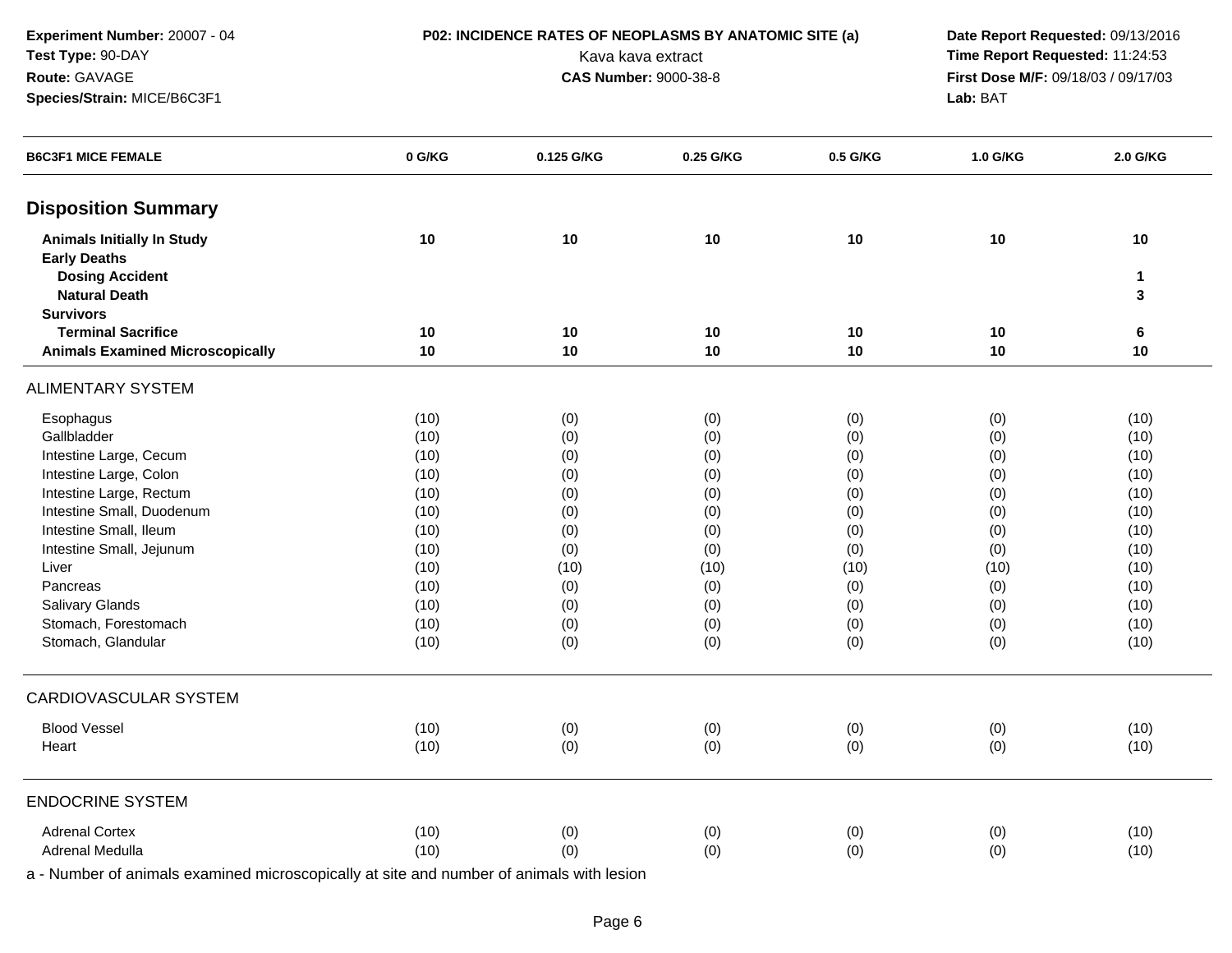| Experiment Number: 20007 - 04<br>Test Type: 90-DAY<br>Route: GAVAGE<br>Species/Strain: MICE/B6C3F1 |                                      | P02: INCIDENCE RATES OF NEOPLASMS BY ANATOMIC SITE (a)<br>Kava kava extract<br><b>CAS Number: 9000-38-8</b> | Lab: BAT                           | Date Report Requested: 09/13/2016<br>Time Report Requested: 11:24:53<br>First Dose M/F: 09/18/03 / 09/17/03 |                                    |                                      |
|----------------------------------------------------------------------------------------------------|--------------------------------------|-------------------------------------------------------------------------------------------------------------|------------------------------------|-------------------------------------------------------------------------------------------------------------|------------------------------------|--------------------------------------|
| <b>B6C3F1 MICE FEMALE</b>                                                                          | 0 G/KG                               | 0.125 G/KG                                                                                                  | 0.25 G/KG                          | 0.5 G/KG                                                                                                    | 1.0 G/KG                           | 2.0 G/KG                             |
| Islets, Pancreatic<br>Parathyroid Gland<br><b>Pituitary Gland</b><br><b>Thyroid Gland</b>          | (10)<br>(7)<br>(10)<br>(10)          | (0)<br>(0)<br>(0)<br>(0)                                                                                    | (0)<br>(0)<br>(0)<br>(0)           | (0)<br>(0)<br>(0)<br>(0)                                                                                    | (0)<br>(0)<br>(0)<br>(0)           | (10)<br>(10)<br>(10)<br>(10)         |
| <b>GENERAL BODY SYSTEM</b>                                                                         |                                      |                                                                                                             |                                    |                                                                                                             |                                    |                                      |
| None                                                                                               |                                      |                                                                                                             |                                    |                                                                                                             |                                    |                                      |
| <b>GENITAL SYSTEM</b>                                                                              |                                      |                                                                                                             |                                    |                                                                                                             |                                    |                                      |
| <b>Clitoral Gland</b><br>Ovary<br><b>Uterus</b>                                                    | (10)<br>(10)<br>(10)                 | (0)<br>(0)<br>(0)                                                                                           | (0)<br>(0)<br>(0)                  | (0)<br>(0)<br>(0)                                                                                           | (0)<br>(0)<br>(0)                  | (10)<br>(10)<br>(10)                 |
| <b>HEMATOPOIETIC SYSTEM</b>                                                                        |                                      |                                                                                                             |                                    |                                                                                                             |                                    |                                      |
| <b>Bone Marrow</b><br>Lymph Node, Mandibular<br>Lymph Node, Mesenteric<br>Spleen<br>Thymus         | (10)<br>(10)<br>(10)<br>(10)<br>(10) | (10)<br>(0)<br>(0)<br>(10)<br>(10)                                                                          | (10)<br>(0)<br>(0)<br>(10)<br>(10) | (10)<br>(0)<br>(0)<br>(10)<br>(10)                                                                          | (10)<br>(0)<br>(0)<br>(10)<br>(10) | (10)<br>(10)<br>(10)<br>(10)<br>(10) |
| <b>INTEGUMENTARY SYSTEM</b>                                                                        |                                      |                                                                                                             |                                    |                                                                                                             |                                    |                                      |
| Mammary Gland<br>Skin                                                                              | (10)<br>(10)                         | (0)<br>(0)                                                                                                  | (0)<br>(0)                         | (0)<br>(0)                                                                                                  | (0)<br>(0)                         | (9)<br>(10)                          |
| MUSCULOSKELETAL SYSTEM                                                                             |                                      |                                                                                                             |                                    |                                                                                                             |                                    |                                      |
| Bone                                                                                               | (10)                                 | (0)                                                                                                         | (0)                                | (0)                                                                                                         | (0)                                | (10)                                 |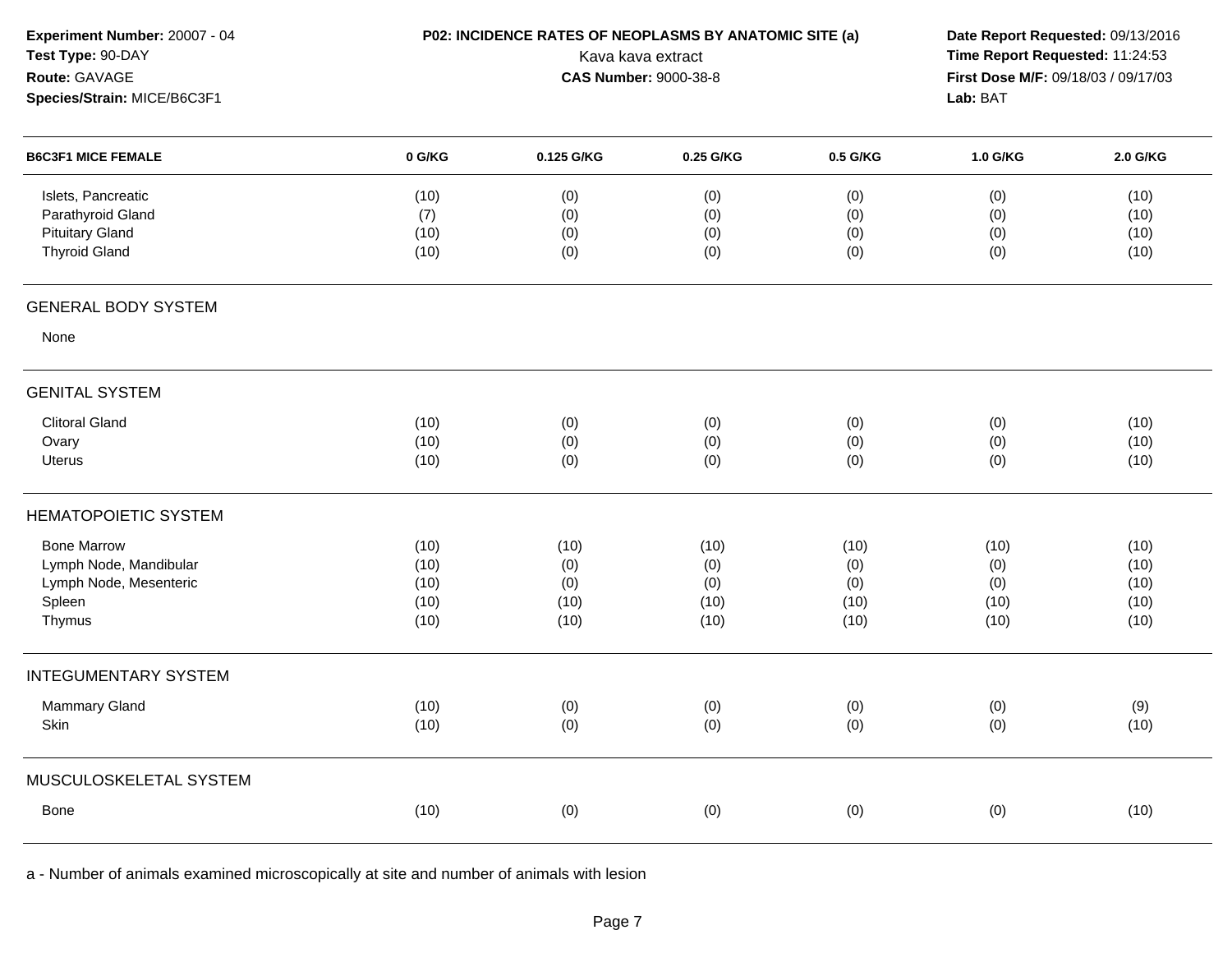| Experiment Number: 20007 - 04<br>Test Type: 90-DAY                        |        | P02: INCIDENCE RATES OF NEOPLASMS BY ANATOMIC SITE (a) | Kava kava extract                               |          |          | Date Report Requested: 09/13/2016<br>Time Report Requested: 11:24:53 |  |
|---------------------------------------------------------------------------|--------|--------------------------------------------------------|-------------------------------------------------|----------|----------|----------------------------------------------------------------------|--|
| Route: GAVAGE<br>Species/Strain: MICE/B6C3F1<br><b>B6C3F1 MICE FEMALE</b> |        | <b>CAS Number: 9000-38-8</b>                           | First Dose M/F: 09/18/03 / 09/17/03<br>Lab: BAT |          |          |                                                                      |  |
|                                                                           | 0 G/KG | 0.125 G/KG                                             | 0.25 G/KG                                       | 0.5 G/KG | 1.0 G/KG | 2.0 G/KG                                                             |  |
| NERVOUS SYSTEM                                                            |        |                                                        |                                                 |          |          |                                                                      |  |
| <b>Brain</b>                                                              | (10)   | (0)                                                    | (0)                                             | (0)      | (0)      | (10)                                                                 |  |
| <b>RESPIRATORY SYSTEM</b>                                                 |        |                                                        |                                                 |          |          |                                                                      |  |
| Lung                                                                      | (10)   | (0)                                                    | (0)                                             | (0)      | (0)      | (10)                                                                 |  |
| Nose                                                                      | (10)   | (0)                                                    | (0)                                             | (0)      | (0)      | (10)                                                                 |  |
| Trachea                                                                   | (10)   | (0)                                                    | (0)                                             | (0)      | (0)      | (10)                                                                 |  |
| SPECIAL SENSES SYSTEM                                                     |        |                                                        |                                                 |          |          |                                                                      |  |
| Eye                                                                       | (10)   | (0)                                                    | (0)                                             | (0)      | (0)      | (9)                                                                  |  |
| <b>Harderian Gland</b>                                                    | (10)   | (0)                                                    | (0)                                             | (0)      | (0)      | (10)                                                                 |  |
| <b>URINARY SYSTEM</b>                                                     |        |                                                        |                                                 |          |          |                                                                      |  |
| Kidney                                                                    | (10)   | (0)                                                    | (0)                                             | (0)      | (0)      | (10)                                                                 |  |
| <b>Urinary Bladder</b>                                                    | (10)   | (0)                                                    | (0)                                             | (0)      | (0)      | (9)                                                                  |  |